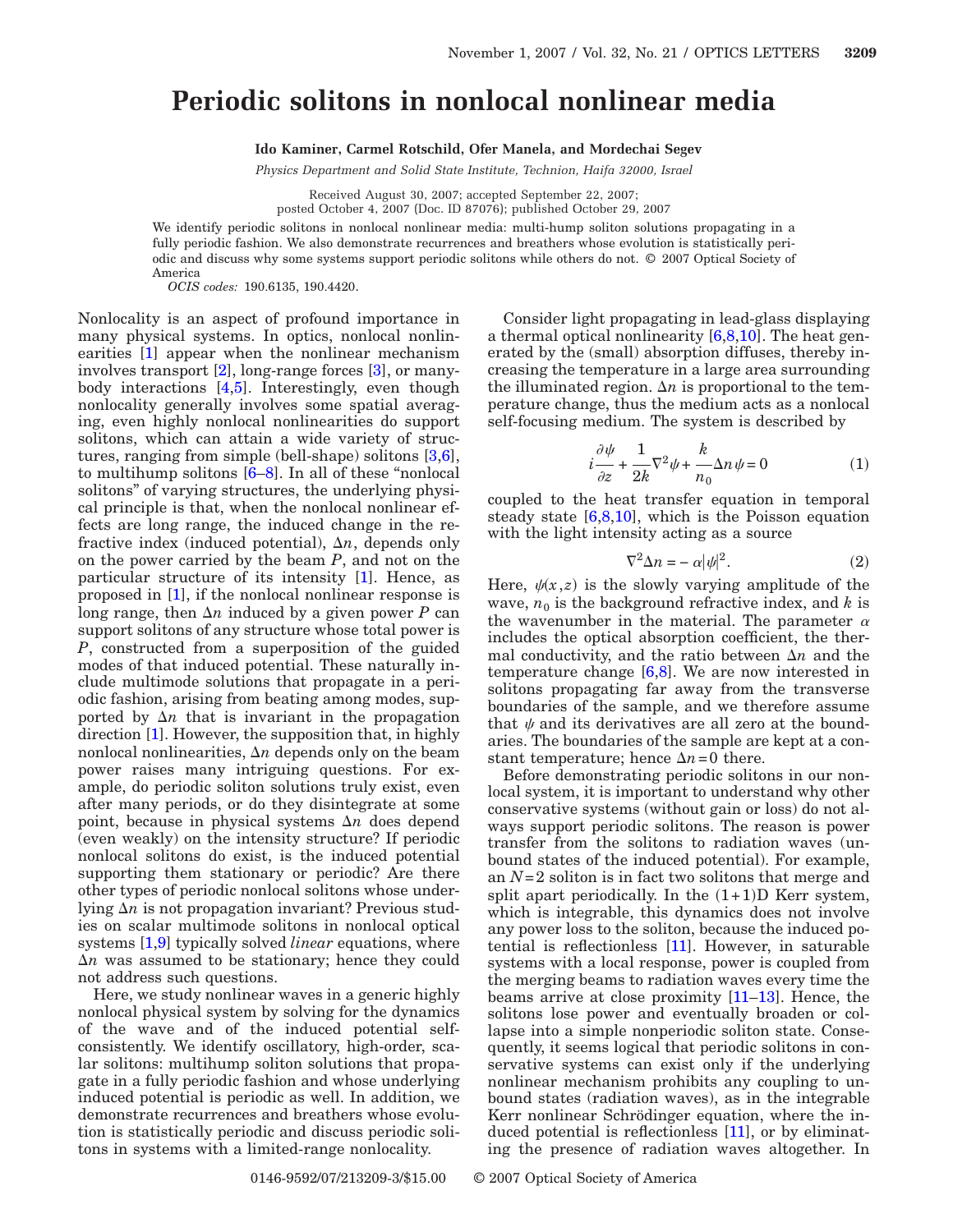what follows we show that the thermal optical nonlinearity in 1+1 dimension does not support any unbound state of the induced potential, irrespective of the optical intensity, as long as the sample boundaries are far enough from the optical beam.

The absence of radiation waves in the thermal nonlinearity is a consequence of a unique feature of this system: the depth of  $\Delta n$  is proportional to the width of the sample (in the transverse plane), implying that, for infinitely wide samples, the induced potential has an infinite depth. This feature is proven by formally integrating Eq. [\(2\),](#page-0-0) which yields

$$
\Delta n(x,z) = -\alpha \int_{-d}^{d} |x - x'| |\psi(x',z)|^2 dx' - x \frac{\alpha}{d} P x_{CM} + \alpha dP
$$
\n(3)

for a sample of width 2*d*, beam power *P*  $=f_{-d}^{d}|\psi(x,z)|^{2}dx$ , and defining the beam center (of mass) as  $x_{CM} = \frac{1}{P} \int_{-d}^{d} x |\psi(x, z)|^2 dx$ . When the beam is highly localized (2*d* is much larger than the width of the beam), the potential depth  $\Delta n_{\text{max}} \approx \alpha dP$ . Thus, in this system, the potential becomes deeper for wider samples; specifically, as  $d \rightarrow \infty$  the potential depth becomes infinite, and an infinite potential well has only a discrete set of bound states, without any unbound state whatsoever. In contrast to this nonlocal system, for Kerr solitons, as well as for any solitons in saturable nonlinear media with a local response, the depth of the induced potential depends only on the optical power, but never on the sample size. Hence, systems with local nonlinear response always have unbound states. This principle is shown in Fig. [1.](#page-1-0)

It is instructive to compare the nonlocal thermal system with a related nonlocal system displaying a nonlinearity of a finite range. Such a system can be described, for example, by adding a term  $-\epsilon \Delta n$  to the left-hand side of Eq. [\(2\)](#page-0-0) [\[14\]](#page-2-11). The parameter  $\epsilon$  is a

<span id="page-1-0"></span>

Fig. 1. (Color online) Comparison between the induced potentials in a local Kerr medium (right), a limited-range nonlocal nonlinearity (middle), and an infinite-range nonlocal (thermal) nonlinearity (left). Shown is the potential induced by a soliton of a given width in three samples of different sizes (rectangles). For each sample, the potential well is drawn with the lowest energy level (dotted lines), and the soliton (black curves) self-trapped within it. In local media, the induced potential is not affected by the sample size (as long as the sample is much wider than the soliton). The same occurs for finite range nonlocal nonlinearity, as long as the sample is much wider that the nonlocality range. However, in the nonlocal thermal medium, the potential depth is proportional to the sample width, thus becoming infinitely deep as the sample width goes to infinity.

<span id="page-1-1"></span>

Fig. 2. (Color online) Periodic scalar solitons of the  $(1)$ +1)D thermal system. a, b, First five periods, for an input relative phase of 0 and  $\pi$ , respectively. c, d, Same periodic solitons propagating over a very large distance. e, f, The induced potential  $\Delta n(x,z)$  for the solitons of a and b. The propagation dynamics is stable and fully periodic at all distances.

real positive constant introducing exponential decay, thereby defining the range of nonlocality. In the limit  $\epsilon \rightarrow 0$  this system yields the thermal system described by Eq. [\(2\),](#page-0-0) whereas for very large values of  $\epsilon$  the system converges to the integrable  $(1+1)D$  Kerr model [\[14\]](#page-2-11). We calculate  $\Delta n$  with this modified model, under the same conditions we did earlier when  $\epsilon = 0$ , and plot the results in the middle column of Fig. [1.](#page-1-0) The calculation reveals that a nonzero  $\epsilon \Delta n$  term, no matter how small, makes the potential noninfinite. That is, the induced potential in a nonlocal nonlinearity of a limited range is always finite; hence the system inherently always has unbound states.

The absence of unbound states (radiation modes) in the nonlocal thermal system has profound implications. Specifically, during soliton collisions, radiation waves provide a pathway for the escape of power from the interaction region. In the  $(1+1)D$  realization of our system, radiation waves do not exist; hence power cannot escape from solitons during their interaction. Thus, solitons undergoing periodic collisions do not lose power, and indeed, under proper parameters, stable periodic soliton states exist.

Following this logic, we generate (numerically) periodic solitons in our system from two identical parallel-launched stationary solitons. Examples shown in Fig. [2](#page-1-1) depict scalar solitons whose multihump structure oscillates periodically. The initial separation between the solitons is  $\sim$  6 times a soliton width, and the relative phase between the solitons is 0 (Figs. [2a](#page-1-1) and [2c](#page-1-1)) or  $\pi$  (Figs. [2b](#page-1-1) and [2d](#page-1-1)). We find this periodic state by solving the coupled set of Eqs.  $(1)$ and [\(2\)](#page-0-0) without further assumptions. Its existence is the result of the energy conservation and nonexist-